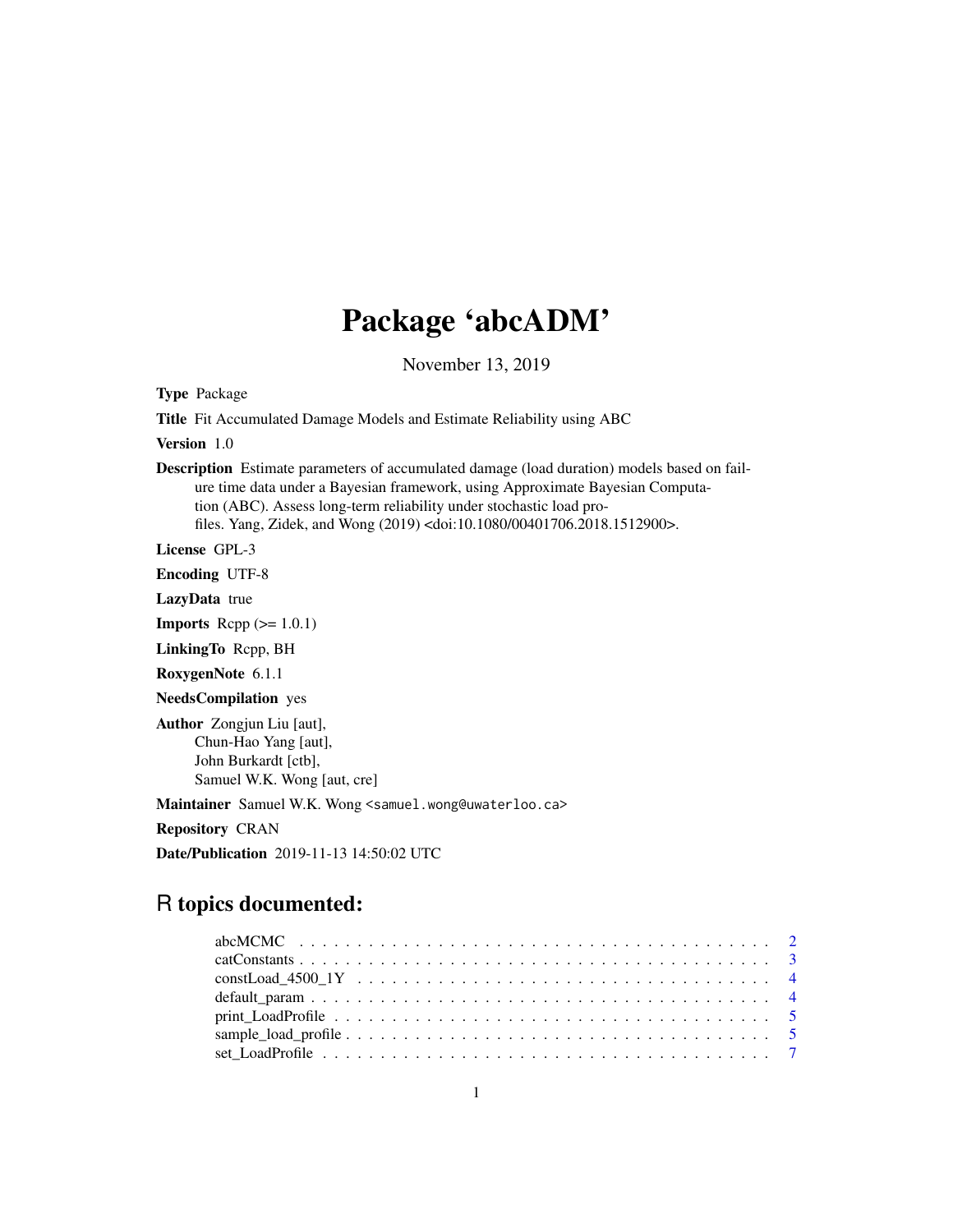#### <span id="page-1-0"></span>2 abcMCMC and  $\alpha$  abcMCMC abcMCMC abcMCMC abcMCMC abcMCMC abcMCMC abcMCMC abcMCMC abcMCMC abcMCMC abcMCMC abcMCMC abcMCMC abcMCMC abcMCMC abcMCMC abcMCMC abcMCMC abcMCMC abcMCMC abcMCMC abcMCMC abcMCMC abcMCMC abcMCMC abc

| Index |  |  |  |  |  |  |  |  |  |  |  |  |  |  |  | -13 |  |
|-------|--|--|--|--|--|--|--|--|--|--|--|--|--|--|--|-----|--|

<span id="page-1-1"></span>abcMCMC *ABC-MCMC for load duration experiment data*

### Description

Use modified ABC-MCMC algorithm to obtain posterior samples of  $\theta = (\mu_a, \sigma_a, \mu_b, \sigma_b, \mu_c, \sigma_c, \mu_n, \sigma_n, \mu_{\sigma_0}, \sigma_{\sigma_0}),$ given ramp and constant load failure time data.

# Usage

abcMCMC(n, numBurning, numThining, inputD, dataNames, verbose = FALSE)

# Arguments

| n          | number of posterior samples                                                                                                         |
|------------|-------------------------------------------------------------------------------------------------------------------------------------|
| numBurning | number of burn-in iterations                                                                                                        |
| numThining | number of thining iterations                                                                                                        |
| inputD     | bandwidth $\delta$ for ABC approximation                                                                                            |
| dataNames  | a vector of strings of the names of the datasets, which must be in the format<br>"ID_ $(\tau_c)$ _(t_c)Y" (see Details and Example) |
| verbose    | displays information messages to console if TRUE                                                                                    |

# Details

The generated posterior samples are the parameters associated with  $(a, b, c, n, \eta)$ , which are the random effects in the Canadian Model for load duration,

$$
\frac{d}{dt}\alpha(t)=[(a\tau_s)(\tau(t)/\tau_s-\sigma_0)_+]^b+[(c\tau_s)(\tau(t)/\tau_s-\sigma_0)_+]^n\alpha(t),
$$

where

d

$$
-a|\mu_a, \sigma_a \sim Log - Normal(\mu_a, \sigma_a);
$$
  
\n
$$
-b|\mu_b, \sigma_b \sim Log - Normal(\mu_b, \sigma_b);
$$
  
\n
$$
-c|\mu_c, \sigma_c \sim Log - Normal(\mu_c, \sigma_c);
$$
  
\n
$$
-n|\mu_n, \sigma_n \sim Log - Normal(\mu_n, \sigma_n);
$$
  
\n
$$
-\eta|\mu_{\sigma_0}, \sigma_{\sigma_0} \sim Log - Normal(\mu_{\sigma_0}, \sigma_{\sigma_0}) \text{ and set } \sigma_0 = \frac{\eta}{1+\eta}.
$$
  
\n
$$
*(x)_+ = max(x, 0).
$$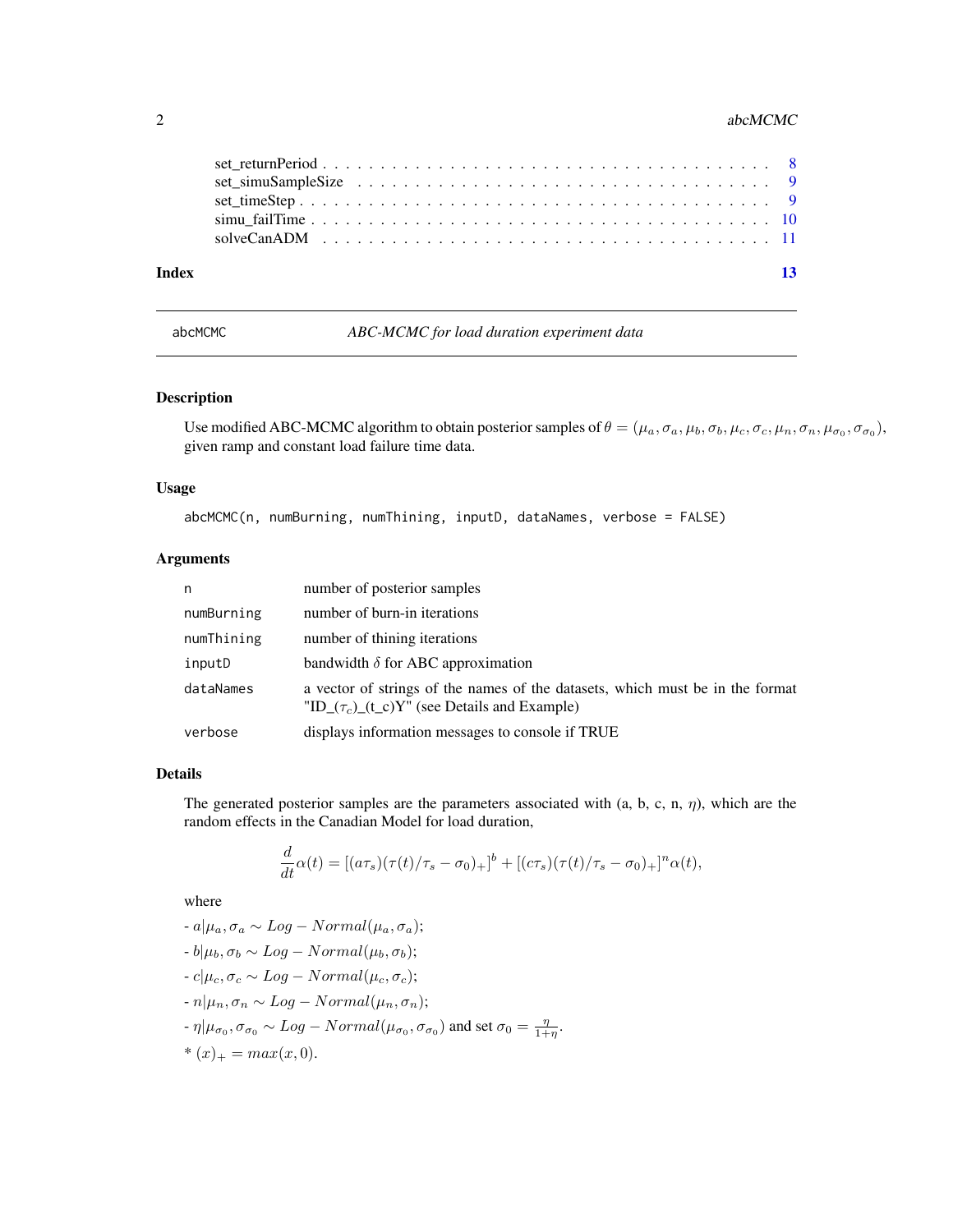#### <span id="page-2-0"></span>catConstants 3

\*  $\sigma_0$  serves as the stress ratio threshold in that damage starts to accumulate only when  $\tau(t)/\tau_s > \sigma_0$ .

\* When sample pieces are subject to the load profile

 $\tau(t) = kt$  if  $t \leq T_0$ 

 $\tau(t) = \tau_c$  if  $t > T_0$ 

where  $\tau_c$  is the selected constant-load level under the ramp-loading rate k, and  $T_0$  is the time required for the load to reach  $\tau_c$  under the ramp-loading rate k.

\* The constant load level is assumed to be reached at the ramp-loading rate (k). The ramp-loading rate is 388,440 psi/hour.

\* The constant load test ends at time  $t_c$  (in years).

\* To achieve a ramp-load test, set  $\tau_c$  to Inf.

# Value

Returns a matrix of posterior samples where each row is one  $\theta$ , and if verbose is TRUE, prints the acceptance rate.

### References

Foschi, R. O., Folz, B., and Yao, F. (1989), Reliability-Based Design of Wood Structures (Vol. 34), Vancouver, BC: Department of Civil Engineering, University of British Columbia.

Wong, S. W., & Zidek, J. V. (2018). Dimensional and statistical foundations for accumulated damage models. Wood science and technology, 52(1), 45-65.

Yang, C. H., Zidek, J. V., & Wong, S. W. (2019). Bayesian analysis of accumulated damage models in lumber reliability. Technometrics, 61(2), 233-245.

# Examples

```
# run the abc-mcmc algorithm to obtain 10 posterior samples
# example only, more iterations needed for convergence
resTheta = abcMCMC(10, 100, 10, 0.3, c("constLoad_4500_1Y"), TRUE)
```
catConstants *Display the current constants*

#### Description

Prints the constants currently associated with reliability assessment:

\* ramp load rate (k);

- \* sample size of reliability simulation for each  $\theta$ ;
- \* start time;
- \* return period (in hours);
- \* time step of ODE solver.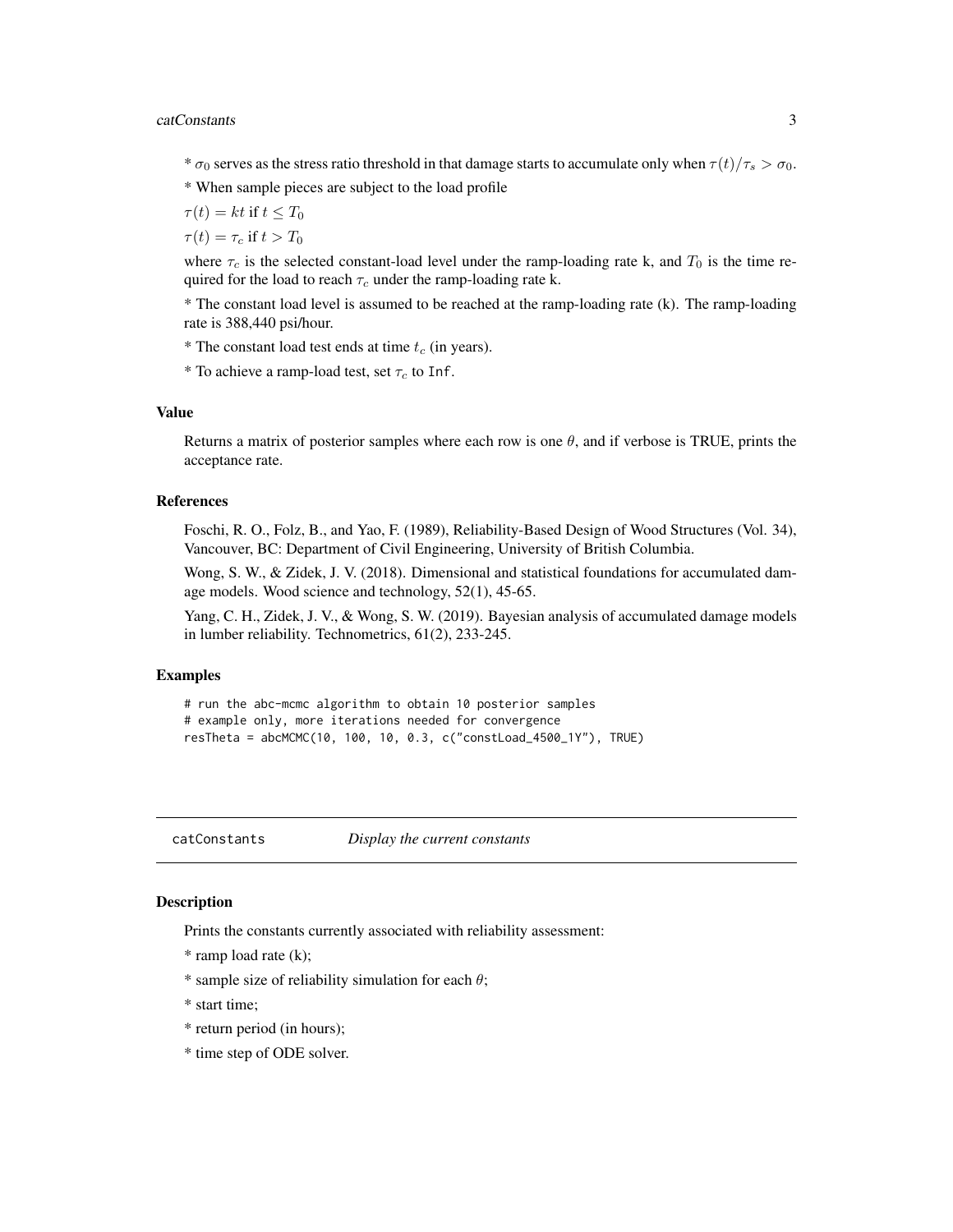#### <span id="page-3-0"></span>Usage

catConstants()

constLoad\_4500\_1Y *Example data with*  $\tau_c = 4500$  *and*  $t_c = 1Y(8760 hours)$ 

#### Description

An example dataset containing 300 failure times which can be used to obtain posterior samples of

 $\theta = (\mu_a, \sigma_a, \mu_b, \sigma_b, \mu_c, \sigma_c, \mu_n, \sigma_n, \mu_{\sigma_0}, \sigma_{\sigma_0})$ 

via the [abcMCMC](#page-1-1) algorithm.

# Usage

constLoad\_4500\_1Y

# Format

A vector with 300 entries

<span id="page-3-1"></span>default\_param *Default* θ

# Description

Contains the values of  $\theta = (\mu_a, \sigma_a, \mu_b, \sigma_b, \mu_c, \sigma_c, \mu_n, \sigma_n, \mu_{\sigma_0}, \sigma_{\sigma_0}).$ 

#### Usage

default\_param

# Format

An object of class numeric of length 10.

# Details

Example values of  $\theta$  from preliminary data analysis of Hemlock load duration data.

#### References

Yang, C. H., Zidek, J. V., & Wong, S. W. (2019). Bayesian analysis of accumulated damage models in lumber reliability. Technometrics, 61(2), 233-245.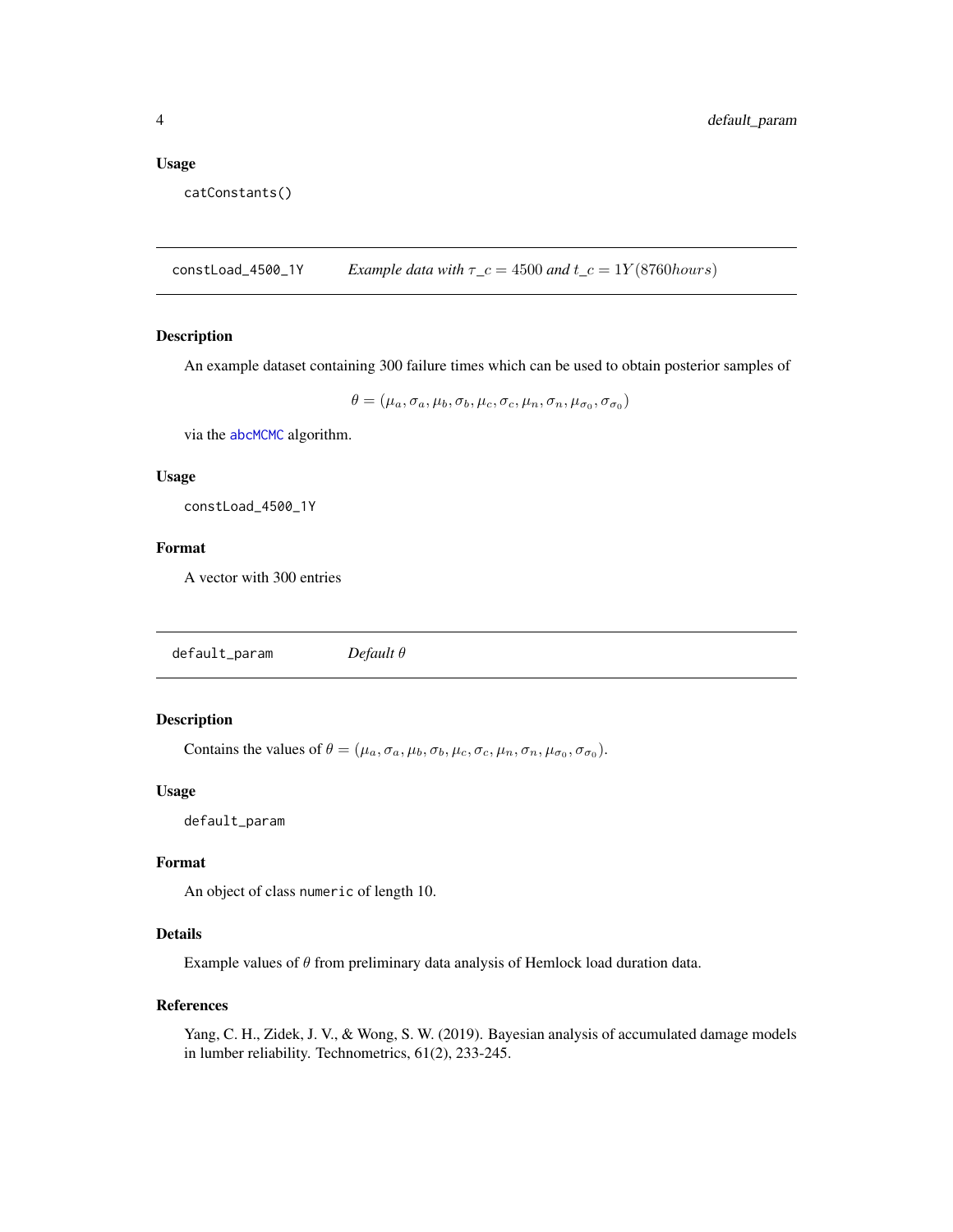# <span id="page-4-0"></span>print\_LoadProfile 5

#### Examples

```
default_param
#modify one of the values
default\_param[10] = 0.049
```
print\_LoadProfile *Print the load profile parameters*

# Description

Displays the value of parameters in the current load profile.

# Usage

print\_LoadProfile(paramName)

# Arguments

paramName the name of the parameter in load profile

<span id="page-4-1"></span>sample\_load\_profile *Residential load profile*

# Description

sample\_load\_profile contains the default residential load profile. It can be invoked via sample\_load\_profile. Its parameters can be modified with sample\_load\_profile["parameterName"].

### Usage

```
sample_load_profile
```
# Format

An object of class data. frame with 1 rows and 13 columns.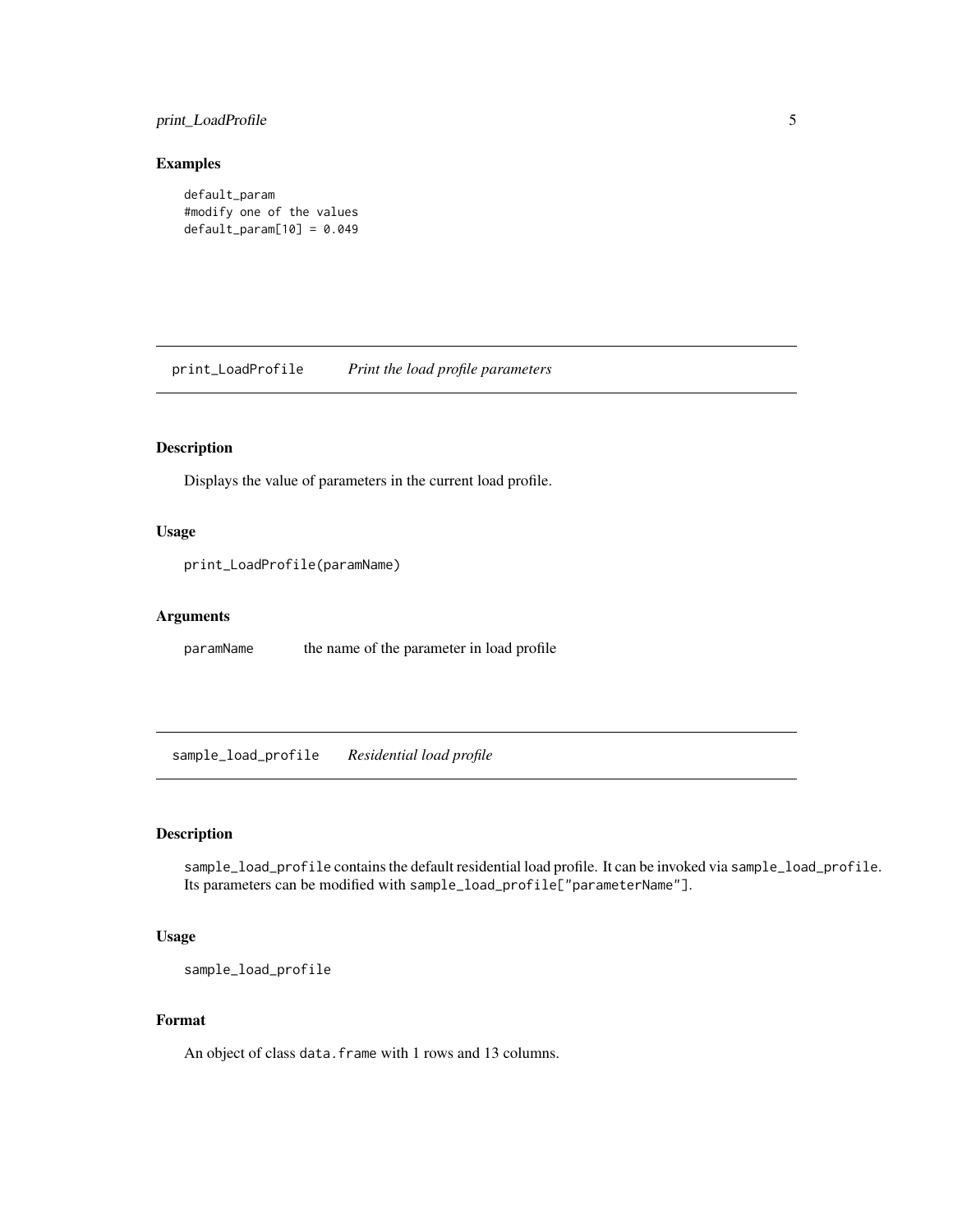- The load is defined as

$$
\tau(t) = \phi R_o \frac{\gamma D_d + D_s(t) + D_e(t)}{\gamma \alpha_d + \alpha_l}
$$

- Following the National Building Code of Canada (NBCC) standards document CAN/CSA-O86, assume that  $\gamma = 0.25$ ,  $\alpha_d = 1.25$ ,  $\alpha_l = 1.5$ .

 $-R<sub>o</sub>$  is the characteristic value depending on the lumber population. By default,  $R<sub>o</sub> = 2722$ psi.

 $-\phi$  is the performance factor.

- According to Foschi, Folz, and Yao(1989)

1.  $D_d$  is the normalized dead load for the weight of the structure, and  $D_d \sim N(\text{load\_d\_mean},$ load d sd). By default,  $load_d_mean = 1$ ,  $load_d_s = 0.01$ .

2.  $D_s(t)$  is the sustained load.  $D_e(t)$  is the extraordinary load.  $D_s(t)$  and  $D_e(t)$  are two independent processes.

3. The sizes of the loads are modelled using gamma distributions  $G(k, \theta)$  where k and  $\theta$  represent the shape and scale parameters. The random times between and during live load events are modeled using exponential distributions  $Exp(\lambda)$  with mean  $\lambda^{-1}$ . Parameters for these models were previously fitted using survey data.

4. The process  $D_s(t)$  consists of a sequence of successive periods of sustained occupancy each with iid duration  $T_s \sim \text{Exp}(1/\text{mean}\text{-}\text{Ts})$ . During these periods of occupancy  $D_{ls} \sim G(\text{load}\text{-}s\text{-}shape)$ ,  $load_s$ \_scale) iid. By default, mean\_Ts = 10,  $load_s$ \_shape = 3.122, and  $load_s$ \_scale = 0.0481.

5. The process  $D_e(t)$  consists of brief periods of extraordinary loads, separated by longer periods with no load  $T_e \sim \text{Exp}(\text{mean\_Te})$  of expected duration 1 year. When extraordinary loads occur, they last for iid periods of random duration  $T_p \sim \text{Exp}(1 / \text{mean\_Tp})$ . The normalized loads  $D_{le}$ during these brief periods are iid with gamma distribution  $D_{le} \sim G(\text{load\_p\_shape}, \text{load\_p\_scale})$ . By default, mean\_Te = 1, mean\_Tp =  $0.03835$ , load\_p\_shape =  $0.826$ , and load\_p\_scale =  $0.1023$ .

#### References

Foschi, R. O., Folz, B., and Yao, F. (1989), Reliability-Based Design of Wood Structures (Vol. 34), Vancouver, BC: Department of Civil Engineering, University of British Columbia.

Corotis, R. B., and Doshi, V. A. (1977), "Probability Models for Live-Load Survey Results," Journal of the Structural Division, 103, 1257–1274.

Chalk, P. L., and Corotis, R. B. (1980), "Probability Model for Design Live Loads," Journal of the Structural Division, 106, 2017–2033.

Harris, M. E., Bova, C. J., and Corotis, R. B. (1981), "Area-Dependent Pro-cesses for Structural Live Loads," Journal of the Structural Division, 107,857–872.

Yang, C. H., Zidek, J. V., & Wong, S. W. (2019). Bayesian analysis of accumulated damage models in lumber reliability. Technometrics, 61(2), 233-245.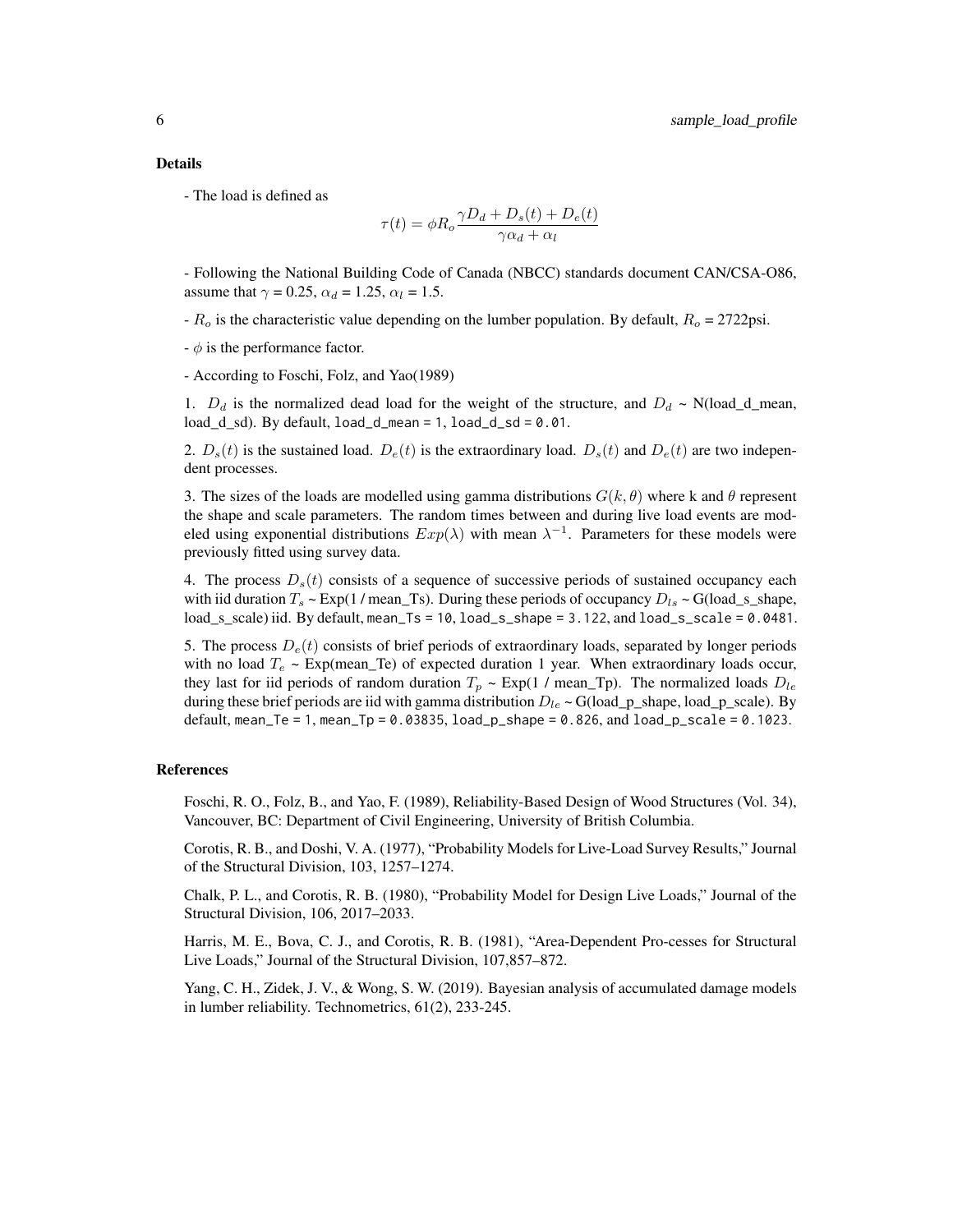<span id="page-6-0"></span>set\_LoadProfile *Set load profile*

#### **Description**

Modifies the current load profile for reliability assessments.

#### Usage

```
set_LoadProfile(profile, verbose = FALSE)
```
#### Arguments

| profile | desired load profile                                         |
|---------|--------------------------------------------------------------|
| verbose | prints the result of the new load profile to console if TRUE |

#### Details

- The load is defined as

$$
\tau(t) = \phi R_o \frac{\gamma D_d + D_s(t) + D_e(t)}{\gamma \alpha_d + \alpha_l}
$$

- Following the National Building Code of Canada (NBCC) standards document CAN/CSA-O86, assume that  $\gamma = 0.25$ ,  $\alpha_d = 1.25$ ,  $\alpha_l = 1.5$ .

 $-R<sub>o</sub>$  is the characteristic value depending on the lumber population. By default,  $R<sub>o</sub> = 2722$ psi.

 $-\phi$  is the performance factor.

- According to Foschi, Folz, and Yao(1989)

1.  $D_d$  is the normalized dead load for the weight of the structure, and  $D_d \sim N(\text{load\_d\_mean},$  $load_d_s$ d, By default,  $load_d_m$ ean = 1,  $load_d_s$ d = 0.01.

2.  $D_s(t)$  is the sustained load.  $D_e(t)$  is the extraordinary load.  $D_s(t)$  and  $D_e(t)$  are two independent processes.

3. The sizes of the loads are modelled using gamma distributions  $G(k, \theta)$  where k and  $\theta$  represent the shape and scale parameters. The random times between and during live load events are modeled using exponential distributions  $Exp(\lambda)$  with mean  $\lambda^{-1}$ . Parameters for these models were previously fitted using survey data.

4. The process  $D_s(t)$  consists of a sequence of successive periods of sustained occupancy each with iid duration  $T_s \sim \text{Exp}(1/\text{mean}\text{-}\text{Ts})$ . During these periods of occupancy  $D_{ls} \sim G(\text{load}\text{-}s\text{-}shape)$ ,  $load_s$  scale) iid. By default, mean  $Ts = 10$ ,  $load_s$  shape = 3.122, and  $load_s$  scale = 0.0481.

5. The process  $D_e(t)$  consists of brief periods of extraordinary loads, separated by longer periods with no load  $T_e \sim \text{Exp}(\text{mean\_Te})$  of expected duration 1 year. When extraordinary loads occur, they last for iid periods of random duration  $T_p \sim \text{Exp}(1 / \text{mean\_Tp})$ . The normalized loads  $D_{le}$ during these brief periods are iid with gamma distribution  $D_{le} \sim G(\text{load\_p\_shape}, \text{load\_p\_scale})$ . By default, mean\_Te = 1, mean\_Tp =  $0.03835$ , load\_p\_shape =  $0.826$ , and load\_p\_scale =  $0.1023$ .

- The default load profile is the residential load profile, which is included in the package and can be invoked via [sample\\_load\\_profile](#page-4-1). It can also be modified with sample\_load\_profile["parameterName"].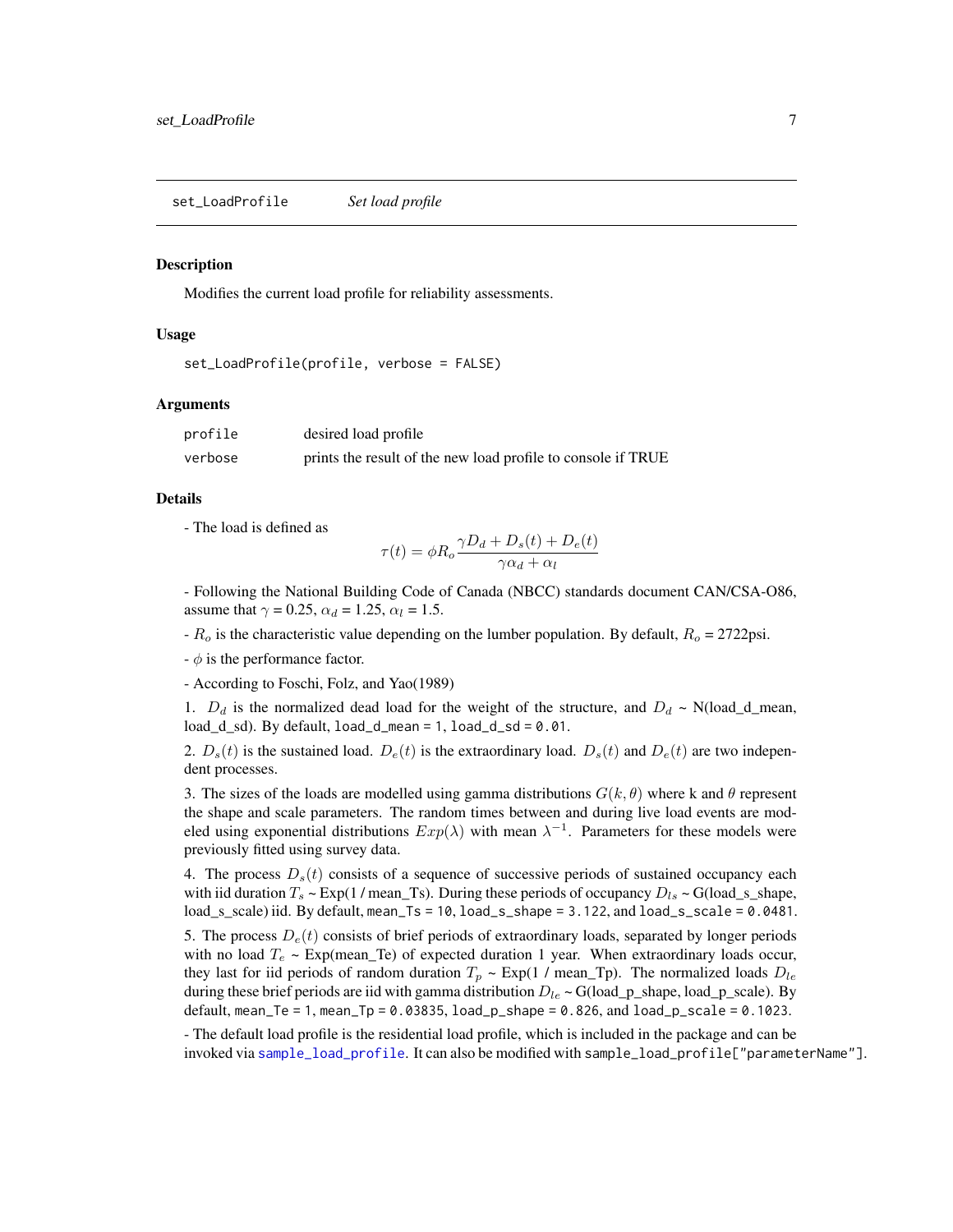#### <span id="page-7-0"></span>References

Foschi, R. O., Folz, B., and Yao, F. (1989), Reliability-Based Design of Wood Structures (Vol. 34), Vancouver, BC: Department of Civil Engineering, University of British Columbia.

Corotis, R. B., and Doshi, V. A. (1977), "Probability Models for Live-Load Survey Results," Journal of the Structural Division, 103, 1257–1274.

Chalk, P. L., and Corotis, R. B. (1980), "Probability Model for Design Live Loads," Journal of the Structural Division, 106, 2017–2033.

Harris, M. E., Bova, C. J., and Corotis, R. B. (1981), "Area-Dependent Pro-cesses for Structural Live Loads," Journal of the Structural Division, 107,857–872.

Yang, C. H., Zidek, J. V., & Wong, S. W. (2019). Bayesian analysis of accumulated damage models in lumber reliability. Technometrics, 61(2), 233-245.

#### Examples

```
p1 = sample_load_profile
set_LoadProfile(p1)
```
<span id="page-7-1"></span>set\_returnPeriod *Set end time of reliability assessment*

#### Description

Modifies the ending time of the simulation period (in hours) for the reliability assessment. In [solveCanADM](#page-10-1), the load profile is simulated for a return period of time\_end to determine whether failure has occurred.

### Usage

```
set_returnPeriod(time_end, verbose = FALSE)
```
#### **Arguments**

| time end | end of simulation period (in hours)               |
|----------|---------------------------------------------------|
| verbose  | prints information message to the console if TRUE |

# Details

The default is a reliability assessment period of 262980 hours (30 years).

#### Examples

set\_returnPeriod(131400)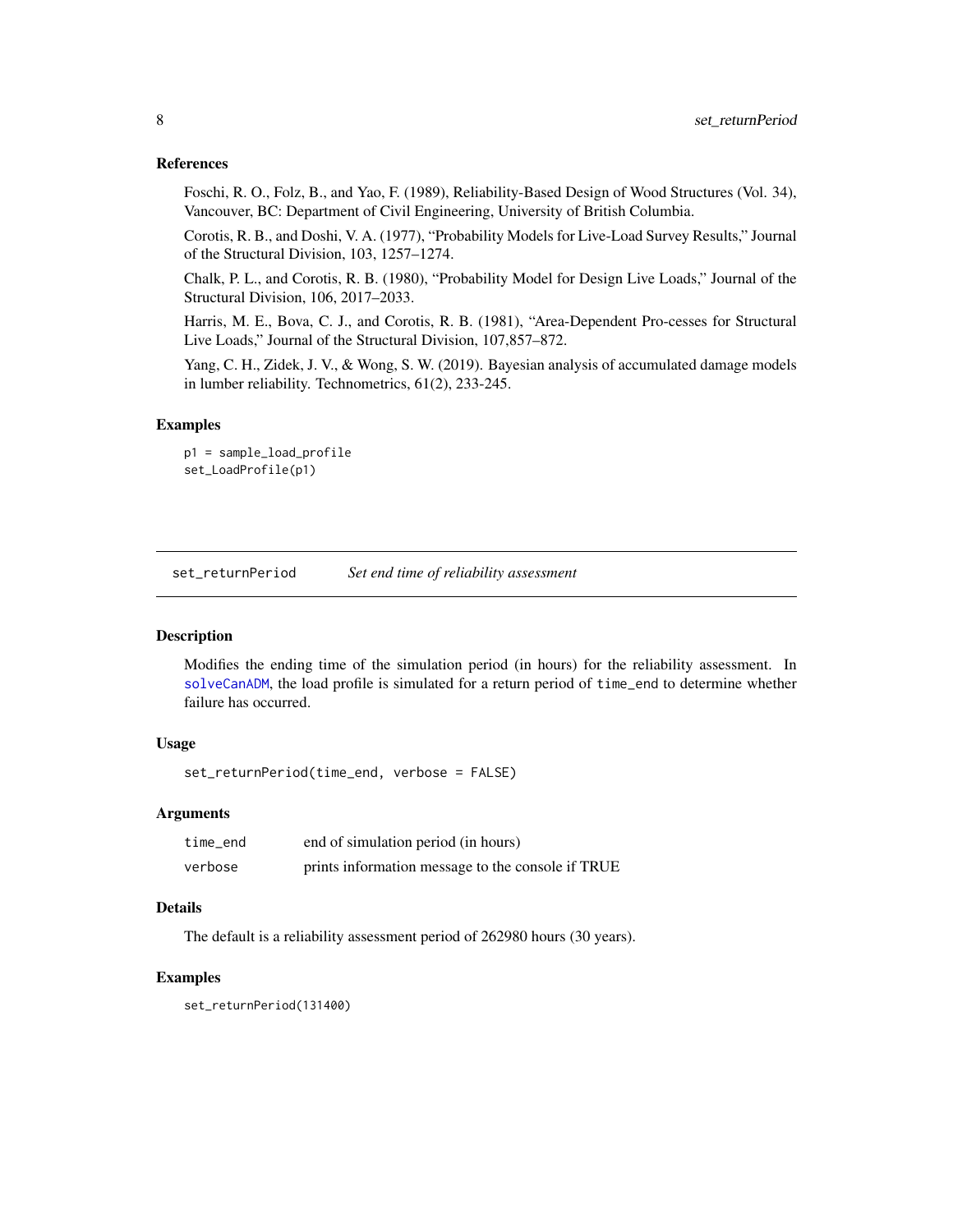<span id="page-8-2"></span><span id="page-8-0"></span>set\_simuSampleSize *Set the number of simulated samples*

# Description

Modifies the sample size of reliability simulations for [solveCanADM](#page-10-1).

#### Usage

```
set_simuSampleSize(n, verbose = FALSE)
```
# Arguments

|         | the number of samples to simulate for each $\theta$ to estimate failure probability |
|---------|-------------------------------------------------------------------------------------|
| verbose | prints information message to the console if TRUE                                   |

# Details

The default number of samples is 1000

# Examples

set\_simuSampleSize(10000)

<span id="page-8-1"></span>set\_timeStep *Set time step*

### Description

Modifies time step (in hours). The step size to use when solving the Canadian model numerically with [solveCanADM](#page-10-1) for reliability assessments.

### Usage

```
set_timeStep(time_step, verbose = FALSE)
```
# Arguments

| time_step | step of time                                      |
|-----------|---------------------------------------------------|
| verbose   | prints information message to the console if TRUE |

# Details

The default step of time is 100 hours.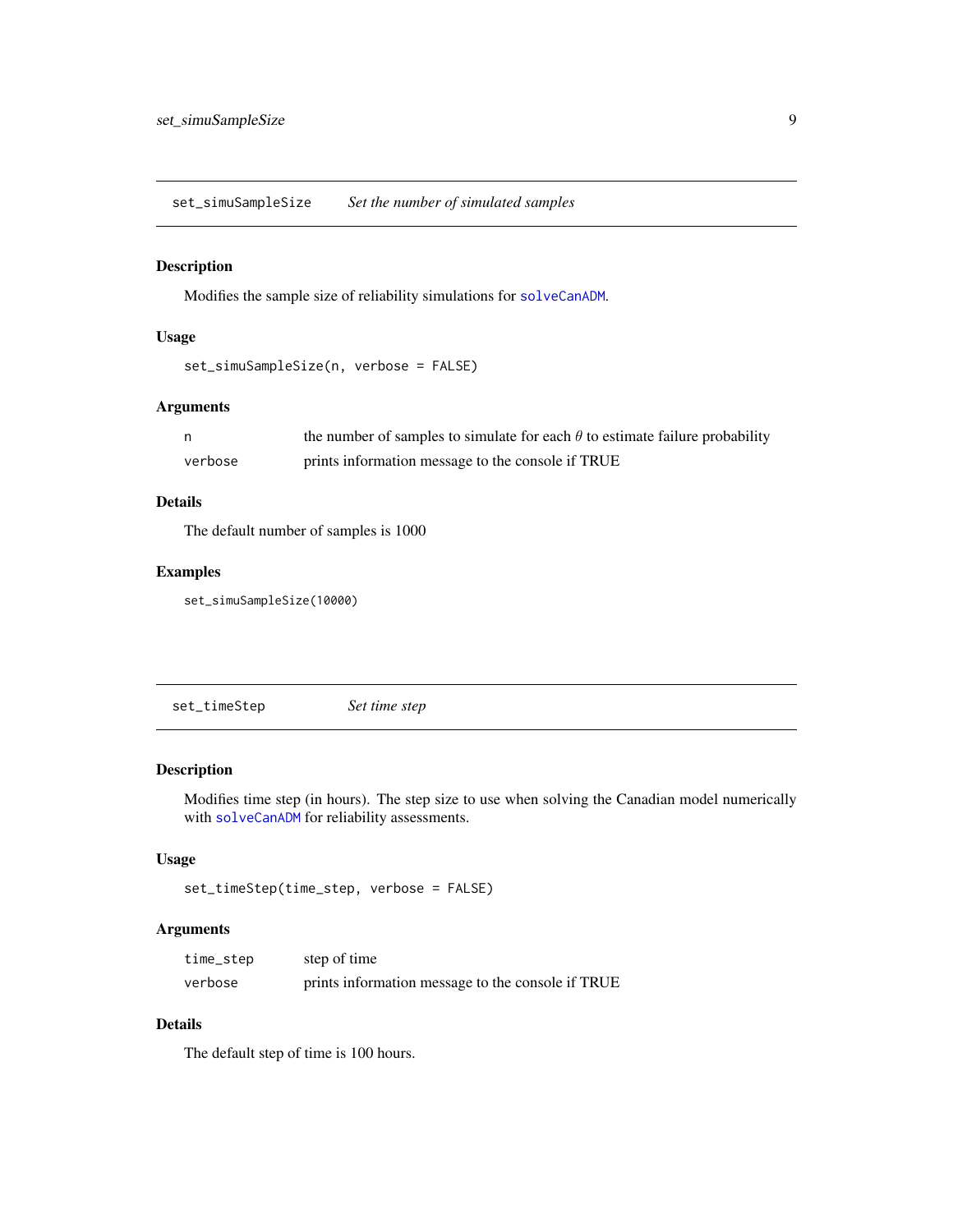#### Examples

```
set_timeStep(50)
```
simu\_failTime *Simulate samples of failure time using parameters* θ

# Description

Simulate n observations of failure time from  $\theta = (\mu_a, \sigma_a, \mu_b, \sigma_b, \mu_c, \sigma_c, \mu_n, \sigma_n, \mu_{\sigma_0}, \sigma_{\sigma_0})$  for constant load test or ramp load test.

# Usage

simu\_failTime(paras, n, tau\_c, t\_c, verbose = FALSE)

# Arguments

| paras                  | either a vector or a matrix where each row is $\theta$                                        |
|------------------------|-----------------------------------------------------------------------------------------------|
| n                      | number of samples                                                                             |
| $tau_{\texttt{au\_c}}$ | constant load level (can be set to infinity for ramp load test)                               |
| $t_{-}c$               | ending time of the constant load test in hours (can be set to infinity for ramp load<br>test) |
| verbose                | print information messages to console if TRUE                                                 |

#### Details

\* The default  $\theta$  is provided and can be invoked via [default\\_param](#page-3-1).

\* When sample pieces are subject to the load profile

$$
\tau(t) = kt \text{ if } t \leq T_0
$$

 $\tau(t) = \tau_c$  if  $t > T_0$ 

where  $\tau_c$  is the selected constant-load level under the ramp-loading rate k, and  $T_0$  is the time required for the load to reach  $\tau_c$  under the ramp-loading rate k.

\* The constant load level is assumed to be reached at the ramp-loading rate (k). The ramp-loading rate is 388,440 psi/hour.

Utilizes routines from the BRENT C++ root-finding library.

#### Value

Return a matrix of failure times. Each column contains samples from one  $\theta$ . The name of the output matrix must be in the format "ID\_ $\tau_c$ \_t\_c(in years)", e.g. simuConstLoad\_4500\_1Y.

<span id="page-9-0"></span>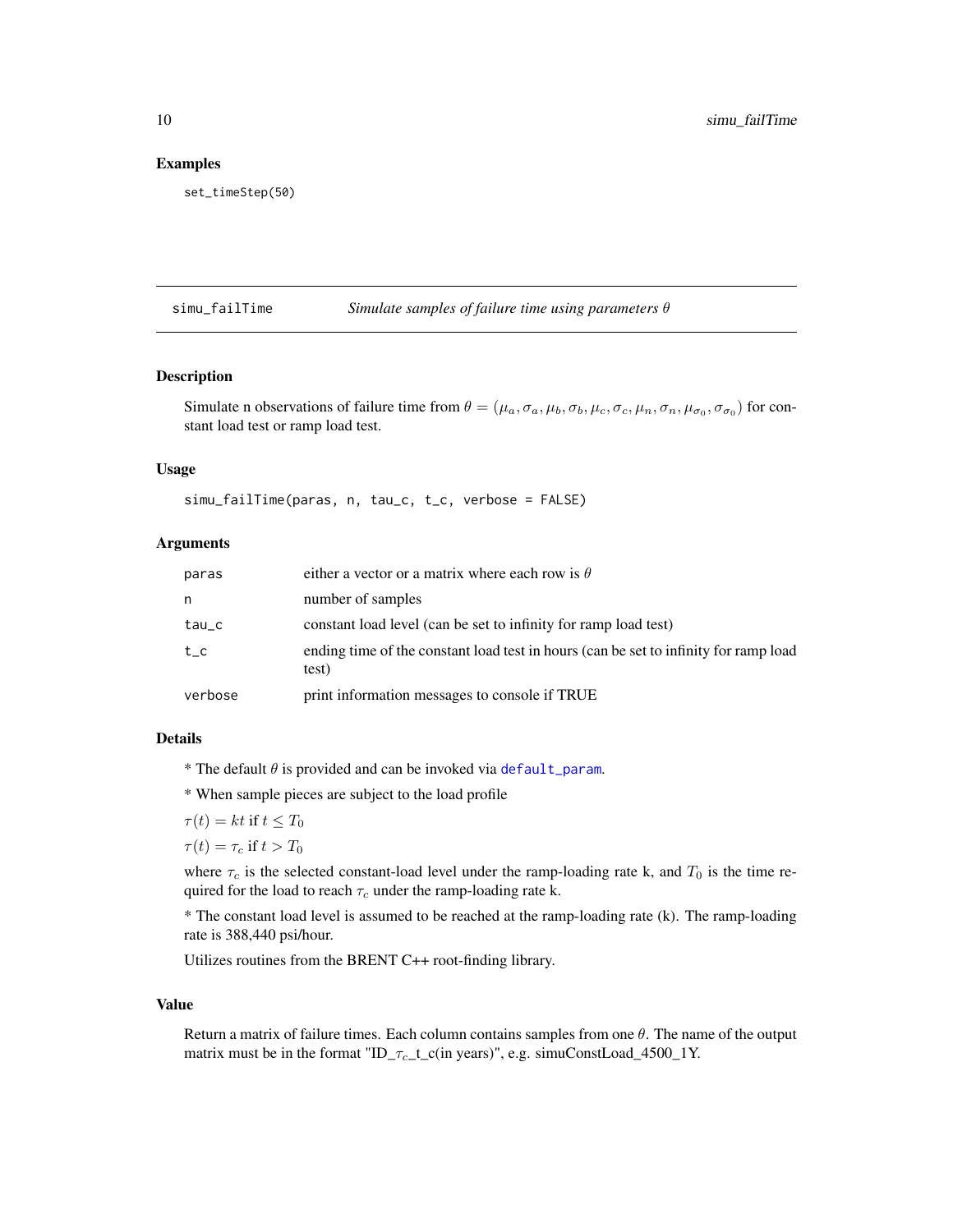#### <span id="page-10-0"></span>References

Brent, R. (2002). Algorithms for Minimization without Derivatives. Dover. ISBN: 0-486-41998-3.

Yang, C. H., Zidek, J. V., & Wong, S. W. (2019). Bayesian analysis of accumulated damage models in lumber reliability. Technometrics, 61(2), 233-245.

#### Examples

```
# simulate data with constant load 4500 psi and test of duration 1Y (8760 hours)
simuConstLoad_4500_1Y = simu_failTime(default_param, 30, 4500, 8760, TRUE)
```

```
# simulate data for ramp load
simuRampLoad_Inf_1Y = simu_failTime(default_param, 30, Inf, 8760)
```
<span id="page-10-1"></span>solveCanADM *Simulate the time-to-failures given* θ *(posterior samples) under load profile*

#### Description

Give the estimated probability of failure after 30 years (or can be set via [set\\_returnPeriod](#page-7-1)) based on a large number of replications with given load profile. The  $\theta$ 's, where

$$
\theta = (\mu_a, \sigma_a, \mu_b, \sigma_b, \mu_c, \sigma_c, \mu_n, \sigma_n, \mu_{\sigma_0}, \sigma_{\sigma_0}),
$$

will then be used to solve the Canadian ADM for time-to-failure T\_f and probability of failure P\_f with and without duration of load (DOL) effect.

# Usage

solveCanADM(inputTheta, inputPhi, verbose = FALSE)

#### Arguments

| inputTheta | a matrix where each row is $\theta$                                                                                                                            |
|------------|----------------------------------------------------------------------------------------------------------------------------------------------------------------|
| inputPhi   | performance factor $\phi$ of the load                                                                                                                          |
| verbose    | displays the index, the number of failure of the current $\theta$ , and the number of<br>failure of the current $\theta$ with no DOL effect to console if TRUE |

#### Details

The equation of the Canadian model is:

$$
\frac{d}{dt}\alpha(t) = [(a\tau_s)(\tau(t)/\tau_s - \sigma_0)_+]^b + [(c\tau_s)(\tau(t)/\tau_s - \sigma_0)_+]^n \alpha(t),
$$

where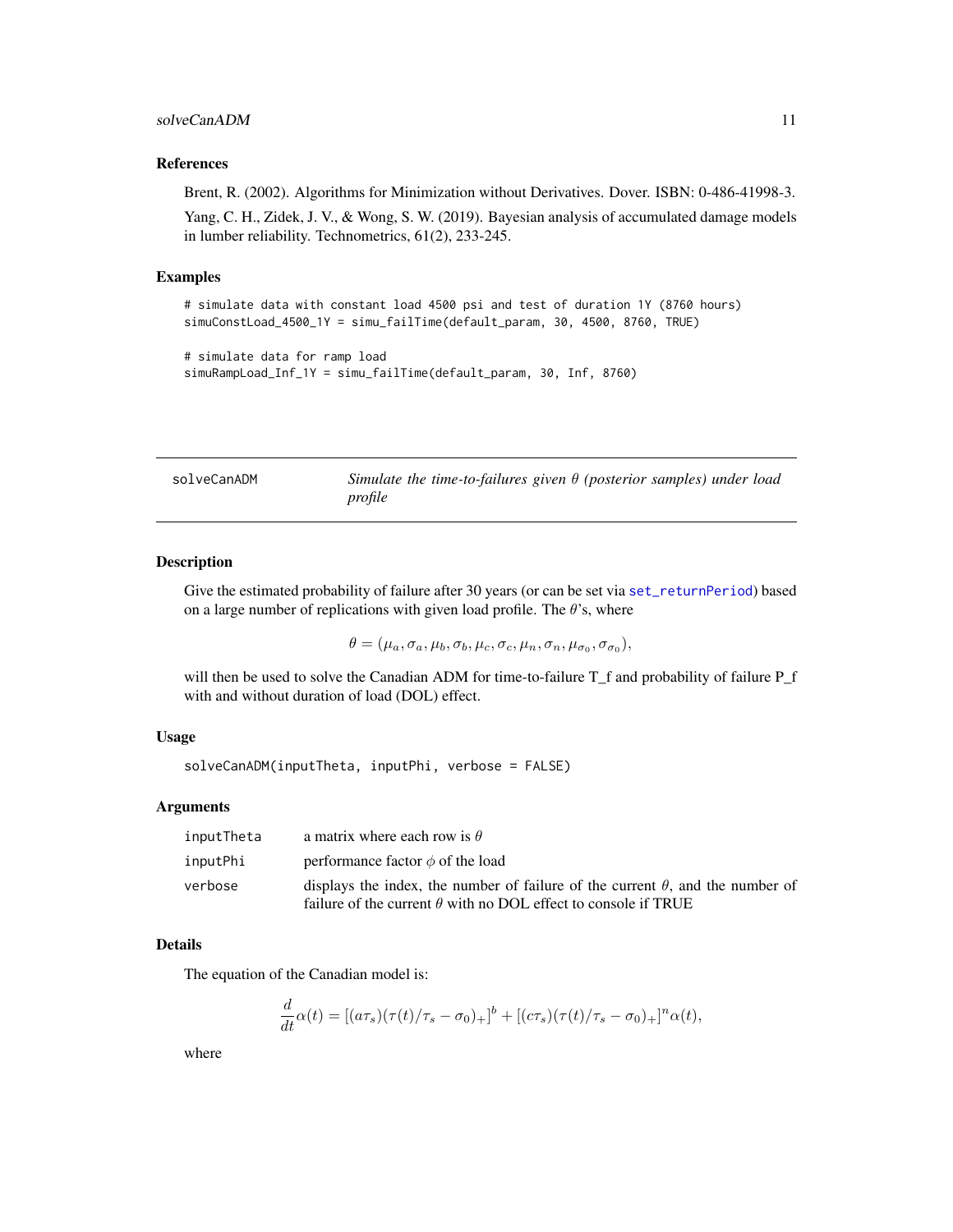<span id="page-11-0"></span> $-a|\mu_a, \sigma_a \sim Log - Normal(\mu_a, \sigma_a);$ 

 $-b|\mu_b, \sigma_b \sim Log - Normal(\mu_b, \sigma_b);$ 

 $-c|\mu_c, \sigma_c \sim Log - Normal(\mu_c, \sigma_c);$ 

 $-n|\mu_n, \sigma_n \sim Log - Normal(\mu_n, \sigma_n);$ 

 $-\eta|\mu_{\sigma_0}, \sigma_{\sigma_0} \sim Log-Normal(\mu_{\sigma_0}, \sigma_{\sigma_0})$  and set  $\sigma_0 = \frac{\eta}{1+\eta}$ .

\*  $(x)_+ = max(x, 0).$ 

```
* \sigma_0 serves as the stress ratio threshold in that damage starts to accumulate only when \tau(t)/\tau_s > \sigma_0.
```
\* The performance factor  $\phi$  comes from the load  $\tau(t) = \phi R_o \frac{\gamma D_d + D_s(t) + D_e(t)}{\gamma \alpha + \alpha}$  $\frac{\gamma_{B}(t)+D_e(t)}{\gamma_{\alpha_d}+\alpha_l}$ .

\* The default time step when solving the Canadian model numerically is 100 hours. It can be set via [set\\_timeStep](#page-8-1).

\* The probability is calculated as (number of failed samples / total number of simulation samples). Total number of simulation samples can be set via [set\\_simuSampleSize](#page-8-2).

#### Value

Returns a list of three elements. The first element of the list is the time-to-failure T\_f. The second element is the probability of failture  $P_f$ . The third element is the probability of failure  $P_f$  without DOL effect. The index of  $\theta$ , the number of failure of the current  $\theta$ , and the number of failure of the current  $\theta$  with no DOL effect will be printed in this order along the way if verbose is TRUE.

#### References

Yang, C. H., Zidek, J. V., & Wong, S. W. (2019). Bayesian analysis of accumulated damage models in lumber reliability. Technometrics, 61(2), 233-245.

Wong, S. W., & Zidek, J. V. (2018). Dimensional and statistical foundations for accumulated damage models. Wood science and technology, 52(1), 45-65.

# Examples

```
# This is a small demo with 50 simulated failure times
set_simuSampleSize(50)
# simulate the time-to-failures given theta under the residential loads
resList = solveCanADM(default_param, 1, TRUE)
# Below is a more realistic example, using 1000 simulated failure times
# for each posterior draw of theta
set_simuSampleSize(1000)
resTheta = abcMCMC(100, 100, 10, 0.4, c("constLoad_4500_1Y"))
resList = solveCanADM(resTheta, 1, TRUE)
```